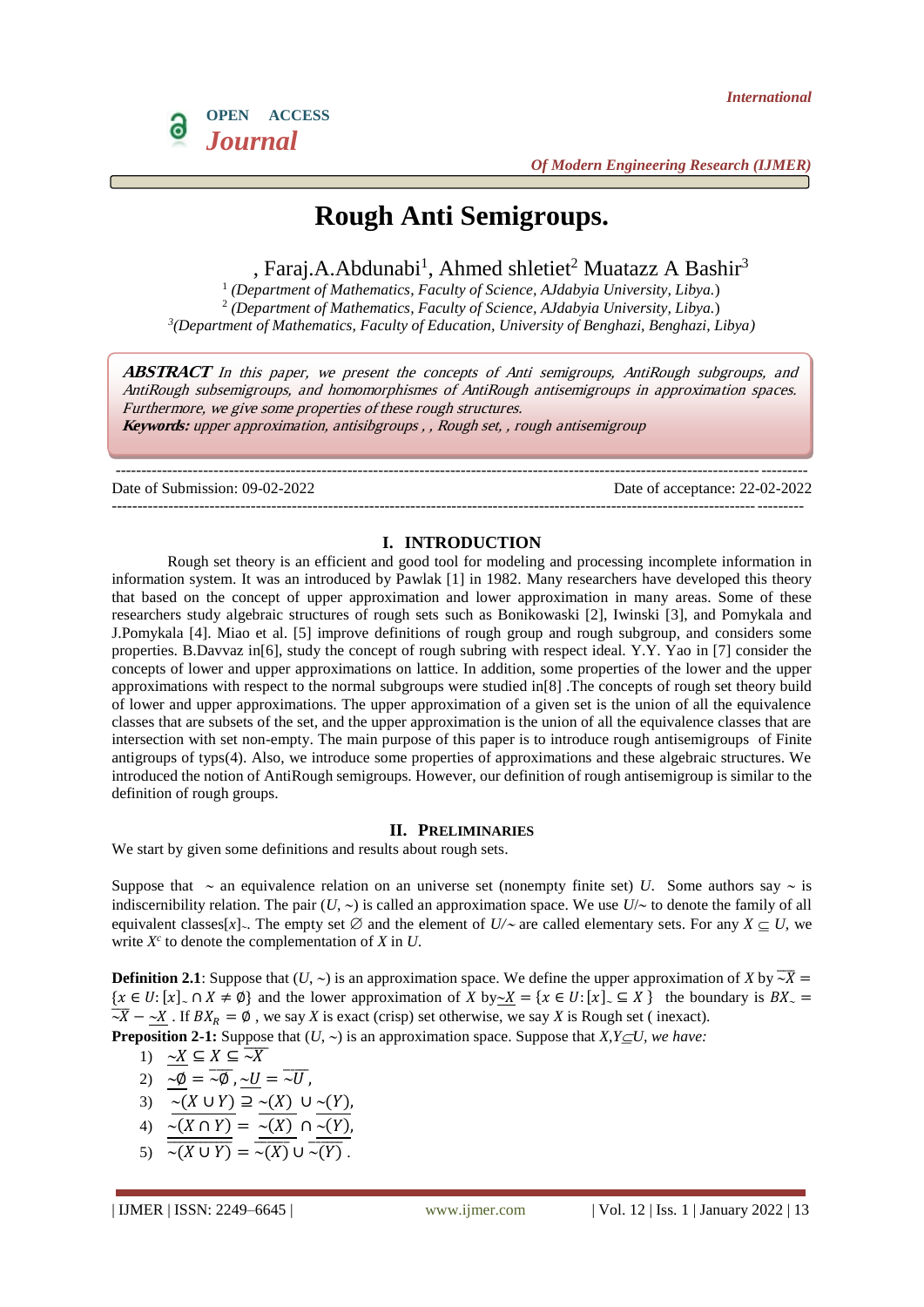- 6)  $\overline{\sim(X \cap Y)} \subseteq \overline{\sim(X)} \cap \overline{\sim(Y)}$ .
- 7)  $\overline{\sim X^c} = \left(\frac{\sim X}{\sim X}\right)^c$ .
- 8)  $X^C = (\overline{X})^C$ .

9) 
$$
\frac{\overline{\sim(\sim X)}}{\frac{\overline{\sim(\sim X)}}{\sim \sim \sim}} = \frac{\overline{\sim(X)}}{\sim \sim \sim} = \frac{\sim X}{X}.
$$

10)  $\overline{(\sim(\sim X)} = \sim(\sim X) = \overline{\sim X}$ .

**Proposition 2-2 [8]** Let *(U, R*) be an approximation space. Let *X* and *Y* be nonempty subsets of *U*. Then

- 1)  $\overline{\sim X} \overline{\sim Y} = \overline{\sim XY}$ .
- 2)  $\sim X \sim Y \subseteq \sim XY$ .

Now, we introduce the some concepts of antigroups .for more details see [9].

**Definition 2.2.** Suppose that G≠ $\phi$  set. Let \*:  $\mathcal{R} \times \mathcal{R} \to \mathcal{R}$  be binary operations defined on G. The  $(G,*)$  is called a groups if satisfy the following conditions:

 $C_1: \forall x, y \in G, x * y \in G;$ C<sub>2</sub>:  $\forall x, y, z \in G, x * (y * z) = (x * y) * z;$ C<sub>3</sub>:∀  $x \in G$ , there exists  $e \in G$  such that  $x * e = e * x = x$ ;  $C_4: \forall x \in G$ , there exists  $-x \in G$  such that  $x \ast (-x) = (-x) \ast x = e$ ; And If we have,  $C_5$ :  $\forall x, y \in G$ ,  $x * y = y * x$ , then  $(G, *)$  is called a abeilan group. **Remark 2.1.** *S*  $\neq$  **o** is called a semigroup if satisfies  $C_1$ ,  $C_2$ . **Definition 2.3.** Suppose that  $S \neq \emptyset$  and  $H \subseteq S$ , we say *H* is a subsemigroup of *S*, if  $a * b \in H$  for all  $a, b \in S$ . **Definition 2.4.** [9] Suppose that  $G \neq \emptyset$ , We say that *G* is An AntiGroup we denoted by . if *G* has at least one AntiLaw or at least one flowing conditions:  $C_6$ :  $\forall (x, y) \in \mathfrak{C}, x * y \notin \mathfrak{C};$ C<sub>7</sub>: For all the triplets  $(x, y, z) \in \mathfrak{C}$ ,  $x * (y * z) \neq (x * y) * z$ ;

C<sub>8</sub>: There does not exist an element  $e \in \mathfrak{C}$  such that  $x * e = e * x = x \forall x \in \mathfrak{C}$ . C<sub>9</sub>: There does not exist  $u \in \mathfrak{C}$  such that  $x * u = u * x = e \forall x \in \mathfrak{C}$ .

**Definition 2.5. [9]** We called anon empty group *G* is An AntiAbelianGroup if *G* is abelian group and has at least one of  $\{C_6, C_7, C_8, C_9\}$  and \*C10:∀  $(x, y)$  ∈ **C**,  $x * y ≠ y * x$ .

**Remark 2.2.** If G is a group with a binary an operation, then there are 65 types of AntiGroups . If (G, ∗) abelian group, then there are 211 types of AntiAbelianGroups(see [9])

**Definition 2.6.** Suppose that G is a nonempty. If an AntiGroups ( $\mathfrak{C}_*$ ) has the conditions C<sub>1</sub>, C<sub>2</sub>, C<sub>3</sub> and C<sub>5</sub> are either partially true, partially indeterminate or partially false for some elements of  $\mathfrak{C} C_4$  is totally false for all the elements of  $\mathfrak{C}$ , we say G is an AntiGroup of type-AG(4).

**Example 2.1.** Suppose that  $X = \{1, 2, 3, 4, 0, 5\}$  ia a universe of discourse. Suppose that  $G = \{1, 2, 3, 0\}$  is a subset of *X*. Define the a binary operation on *G* as shown in the Cayley table below

| * |                | 2 | 3 | O |
|---|----------------|---|---|---|
|   | 4              |   | 3 | 0 |
| 2 |                | 4 | 0 | 3 |
| 3 | $\overline{2}$ |   | 5 | 0 |
| 0 |                | 2 | 3 | 5 |

We can see the conditions  $C_1$ ,  $C_2$ ,  $C_3$ , and  $C_5$  are either partially true or partially false with respect to  $*$  but  $C_4$  is totally false for all the elements of G. Hence  $(G, *)$  is  $\mathcal{C}$  a finite AntiGroup of type-(4).

**Proposition 2.3**. Suppose that G is  $(\mathfrak{C}, *)$  an AntiGroup of type-(4). Suppoae that let *g, x, y*  $\in \mathfrak{C}$ . Then

- (i)  $g * x = g * y \neq x = y$ .
- (ii)  $x * g = y * g \neq x = y$ .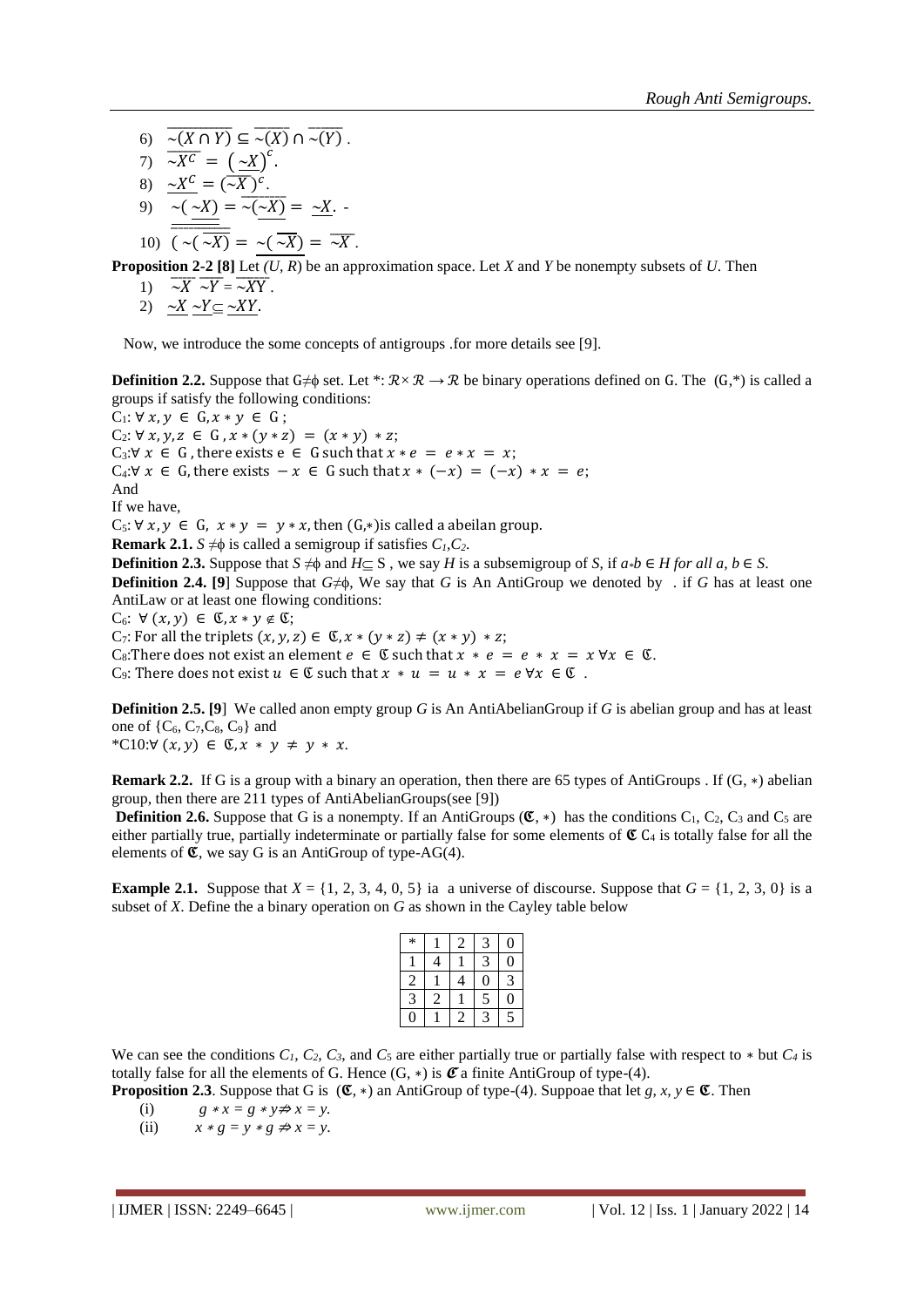# **III. MAIN RESULT**

**Definition 3.1**. [11] Suppose that G is non empty with an binary operation  $*$  and  $(G, \overline{G})$  is a rough set in the approximation space  $(U, \sim)$ . Then *G* is called a rough group if the following conditions are satisfied:

 $G_1: \forall x, y \in G, x * y \in \overline{G}$  (closed);  $G_2$ : $(x * y) * z = x * (y * z)$ ,  $\forall x, y, z \in G$  (associative law); G<sub>3</sub>:  $\forall x \in G, \exists e \in \overline{G}$  such that  $x * e = e * x = x$  (*e* is the rough identity element);  $G_4$ :  $\forall x \in G$ ,  $\exists y \in \bar{G}$  such that  $x * y = y * x = e$ . (*y* is the rough inverse element of *x*. It is denoted as  $x - 1$ )

**Remark 3.1.** If  $H \subseteq G$ . We called H is a rough subgroup if it is a rough group itself.

**Definition 3-2.** suppose that  $(U, \sim)$  is an approximation space and  $(*)$  be a binary operation defined on *U*. A subset S of *U* is called rough Anti semigroup on approximation space, provided the following properties are satisfied:  $G_5: \forall x, y \in S, x * y \notin \overline{\sim S},$ 

 $G_6$ :  $\forall x, y, z \in S, (x * y) * z \neq x * (y * z)$  in  $\underline{\sim}S$ .

**Example 3.1.** let consider Example 2.1. Suppose that  $A = \{1, 2, 0\}$  as shown in the Cayley tables below:

| ∗ |  |  |
|---|--|--|
|   |  |  |
|   |  |  |
|   |  |  |

We can that *A* is an AntiSubgroup of G.

Let suppose that  $\sim = \{(1,1), (2, 2), (2, 0), (0, 1), (0, 2), (0, 0)\}.$  Where  $[x] \sim = \{y \in A : x \sim y\}.$ Then  $[1] \sim = \{1\}$ ;  $[2] \sim = \{2, 0\}$ ;  $[0] \sim = \{1, 2, 0\}$  We can get from the definition of the upper approximation of *A* by  $\sqrt{(1,2,0)} = \{1,2,0\}$ . Witch anti AntiSubgroup. By definition of 3.2, A is rough AntiSubgroup.

**Example 3.2.** Suppose that  $U = \{1, 2, 3, 4, 5, 6\}$  and let  $\mathfrak{C} = \{1, 2, 3, 5\}$  be a subset of *U*. Let  $*$  be a binary operation defined on  $\mathfrak C$  as shown in the Cayley table below

| * |   |   | 3 | 5 |
|---|---|---|---|---|
|   | 4 |   | 3 | 5 |
| 2 |   | 4 | 5 | 3 |
| 3 | 2 |   | б | 5 |
| 5 |   | 2 | 3 | б |

We have  $(\mathfrak{C}, *)$  is a finite AntiGroup of type-AG[4]. Suppose a classification of *U* is  $U/\sim$  = {*E<sub>1</sub>*, *E<sub>2</sub>*, *E<sub>3</sub>*}, where  $E_1 = \{1, 2, 3\}$ ,  $E_2 = \{4\}$ ,  $E_3 = \{5\}$ . let  $A = \{1, 2, 5\}$ , Let  $*$  be defined on *A* as shown in the Cayley tables below:

| *            |   | 2 | 5 |
|--------------|---|---|---|
|              | 4 |   | 5 |
| 2            |   | 4 | 3 |
| 5            |   | 2 | б |
| .<br>.<br>n. |   |   |   |

(e-6). It can easily be seen from the tables that  $A$  is an AntiSubgroup of . Now, for, then  $\overline{A} = \{1, 2, 3, 5\} = \mathfrak{C}$  is AntiGroup. So, A is a rough Antisemigroup.

If we take  $B = \{2,3, 5\}$  a subset of  $\mathfrak{C}$ . Let  $*$  be defined on B as shown in the Cayley tables below:

| * |   |   | 5 |
|---|---|---|---|
| 2 | 4 | 5 |   |
|   |   | 6 | 5 |
| Ξ |   |   |   |

. It can easily be seen from the tables that is a AntiSubgroup of  $\mathcal{L}$ . Then  $\overline{B} = \{1, 2, 3, 5\}$  is a rough Antisemigroup. **Definition 3.3**. Suppose  $\mathfrak{C}$  is rough Anti smiGroup of type-(4). Suppose that H and K are twow AntiSubgroups of  $\mathfrak{C}$ . The set *A* $\bigoplus B$  is defined by  $A \bigoplus B = \{x \in : x = h \bigoplus k \text{ for some } h \in H, k \in K\}.$ 

**Proposition 3.1**. Suppose that H, K and L are Rough AntiSubgroups of an AntiGroup  $\mathfrak{C}$  of type-(4). Then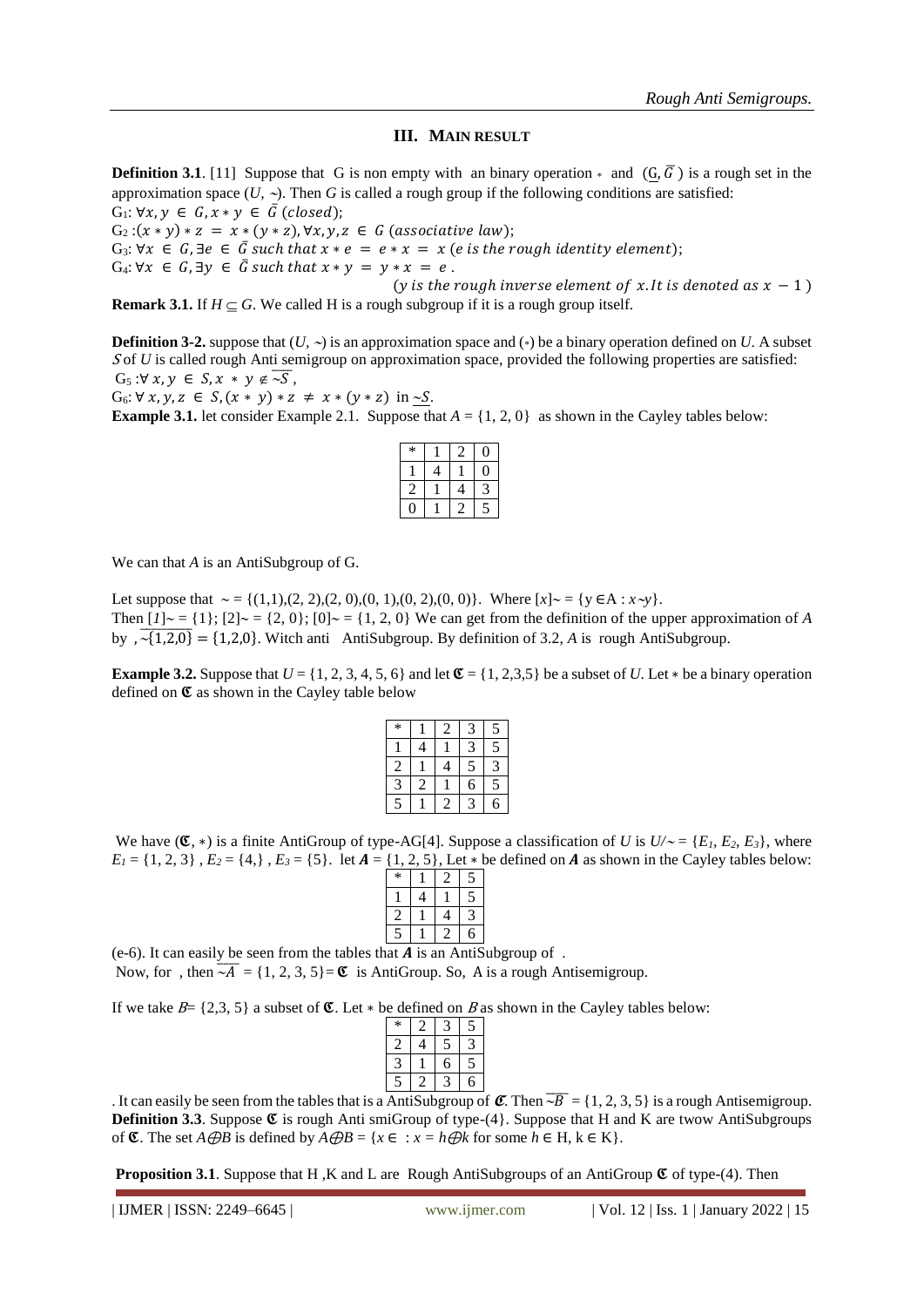1-  $\overline{\sim}H \oplus \overline{\sim}K \neq \overline{\sim}H$ 2-  $\overline{\sim}H$   $\oplus \overline{\sim}K$   $\neq \overline{\sim}H$   $\oplus \overline{\sim}K$ 3-  $\overline{\sim}H$   $\oplus$   $\overline{\sim K}$   $\oplus$   $\overline{\sim L}$   $\neq$   $\overline{\sim H}$   $\oplus$   $\overline{\sim K}$   $\oplus$   $\overline{\sim L}$ .

Proof easy and intuitive.

**Proposition 3.2.** Suppose that H ,K are Rough AntiSubgroups of an AntiGroup  $\mathfrak{C}$  of type-(4). Then  $\overline{\overline{H}}$  ∪  $\overline{\mathcal{R}}$  is Rough AntiSubgroups.

**Proposition 3-3.** Suppose that  $(U, \sim)$  be an approximation space and (\*) be a binary operation defined on *U*. Suppose that A and B be two rough anti subsemigroups of the rough antisemigroup A. Then  $\overline{\sim(A)} \cap \overline{\sim(B)} \subseteq$  $\overline{\sim(A \cap B)}$ .

A sufficient condition for intersection of two rough antisubsemigroups of a rough antisemigroup be a rough anti subsemigroup is  $\overline{\sim(A)} \cap \overline{\sim(B)} = \overline{\sim(A \cap B)}$ .

**Example 3.3.** Let consider example 3.1 and 3.-2. We have  $A = \{1, 2, 5\}$  and  $= \{2, 3, 5\}$ , then  $A \cap B = \{2, 5\}$ then  $\overline{A} = \{1, 2, 3, 4\} \cap \overline{B} = \{1, 2, 3, 5\} = \{\{1, 2, 3\}, \overline{A} = \overline{(A \cap B)} = \{1, 2, 3, 5\}.$ 

#### **IV. HOMOMORPHISMS OF ROUGH ANTIGROUP**

Suppose that  $(\mathfrak{C}, *)$  and  $(\mathfrak{B}, \circ)$  be any two AntiGroups of type-AG[4]. The mapping  $\varphi : \mathfrak{C} \to \mathfrak{B}$  is called an AntiGroupHomomorphism if  $\varphi$  does not preserve the binary operations  $*$  and  $\circ$  that is for all the duplet  $(x, y)$  $\in \mathfrak{C}$ , we have

$$
\varphi(x * y) \neq \varphi(x) \circ \varphi(y).
$$

The kernel of  $\varphi$  denoted by Ker $\varphi$  is defined by Ker $\varphi = \{x : \varphi(x) = e_{\mathcal{B}}\}$  or at least one  $e_{\mathcal{B}} \in \mathcal{B}\}$  where  $e_{\mathcal{B}}$  is a NeutroNeutralElement in **38**. The image of  $\varphi$  denoted by Im $\varphi$  is defined by Im $\varphi = \{y \in : y = \varphi(x) \text{ for some } x \in \mathbb{R}\}$  $\mathcal{C}$ .

If in addition  $\varphi$  is an AntiBijection, then  $\varphi$  is called an AntiGroupIsomorphism.

Suppose that Let  $(U_1, \neg), (U_2, \rho)$  be two approximation spaces, and (·)be binary operation over universes  $U_1$  and  $,$ ( $\circ$ ) over universes  $U_2$ 

**Definition 4.1** Let  $A \subset U_1$ ,  $B \subset U_2$  be rough antisemigroups. If there exists a surjection  $\phi : \overline{\sim(A)} \to \overline{\sim(B)}$  such that  $\phi(x \cdot y) = \phi(x) \circ \phi(y)$  for all *x, y* ∈  $\overline{A}$  then  $\phi$  is called a rough homomorphism and *A*, *B* are called rough homomorphic semigroups.

**Definition 4.2** Let  $\mathfrak{C} \subset U_1$ ,  $\mathfrak{B} \subset U_2$  be rough anti groups. If there exists a surjection  $\phi : \overline{\sim(\mathfrak{C})} \to \overline{\sim(\mathfrak{B})}$  such that  $\phi(x \cdot y) = \phi(y) \circ \phi(x)$  for all  $x, y \in \overline{\mathcal{X}}$  then  $\phi$  is called a rough anti homomorphism.

**Proposition4.1**. Let  $\mathfrak{C}$  be a rough antigroup and  $\varphi_1$  be a rough anti-homomorphism and  $\varphi_2$  be a rough homomorphism on  $\mathfrak{C}$ . Then the composition  $\varphi_l \circ \varphi_l$  is a rough antihomomorphism on  $\mathfrak{C}$ .

*Proof.* Let  $\mathfrak C$  be a rough antigroup and let  $\varphi_1$  be a rough anti-homomorphism on  $\mathfrak C$  and  $\varphi_2$  be a rough homomorphism on  $\mathfrak{C}$ . Then  $\varphi_1, \varphi_2 : \overline{\cdot(\mathfrak{C})} \to \overline{\cdot(\mathfrak{B})}$  such that  $\forall x, y \in \overline{\cdot(\mathfrak{C})}$ ,  $\varphi_1(x * y) = \varphi_1(y) * \varphi_1(x)$  and  $\varphi(x * y) = \overline{\cdot(\mathfrak{C})}$ y) =  $\varphi_2(x) * \varphi_2(y)$  Now  $\forall x, y \in : \overline{\sim(\mathbb{C})}$   $(\varphi_1 \circ \varphi_2)(x * y) = \varphi_1(\varphi_2(x * y)) = \varphi_1(\varphi_2(x) * \varphi_2(y)) = (\varphi_1 \circ \varphi_2)(y) * (\varphi_1 \circ \varphi_2)(x)$ Therefore,  $\varphi_1 \circ \varphi_2$  is a rough anti-homomorphism on  $\mathfrak{C}$ .

**Proposition4.2.** Let  $\mathfrak{C}$  be a rough antigroup and  $\varphi_1$  and  $\varphi_2$  be two rough anti-homomorphisms on  $\mathfrak{C}$ . Then the composition  $\varphi_1 \circ \varphi_2$  is a rough homomorphism on  $\mathfrak{C}$ .

*Proof.* Let  $\mathfrak C$  be a rough antigroup and let  $\varphi_1, \varphi_2$  be two rough anti-homomorphisms on  $\mathfrak C$ . Then  $\varphi_1, \varphi_2$ :  $\overline{\varphi(\mathfrak C)} \to$  $\overline{\sim(\mathfrak{C})}$  such that  $\forall x, y \in \overline{\sim(\mathfrak{C})}$   $\varphi_1(x * y) = \varphi_1(y) * \varphi_1(x)$  and  $\varphi_2(x * y) = \varphi_2(y) * \varphi_2(x)$ .

Now  $\forall x, y \in \overline{\langle \mathfrak{C} \rangle}$   $(\varphi_1 \circ \varphi_2)(x * y) = \varphi_1(\varphi_2(x * y)) = \varphi_1(\varphi_2(y) * \varphi_2(x)) = (\varphi_1 \circ \varphi_2)(x) * (\varphi_1 \circ \varphi_2)(y)$  Therefore,  $\varphi_1 \circ \varphi_2$  is a rough homomorphism on  $\mathfrak C$ .

## **V. CONCLUSION**

In this paper we introduce the study the concepts of rough in Finite antigroups of typs[4]. Moreover, we introduce some properties of approximations and these algebraic structures. And we give the definition of homomorphism antiGroupd

#### **ACKNOWLEDGEMENTS:**